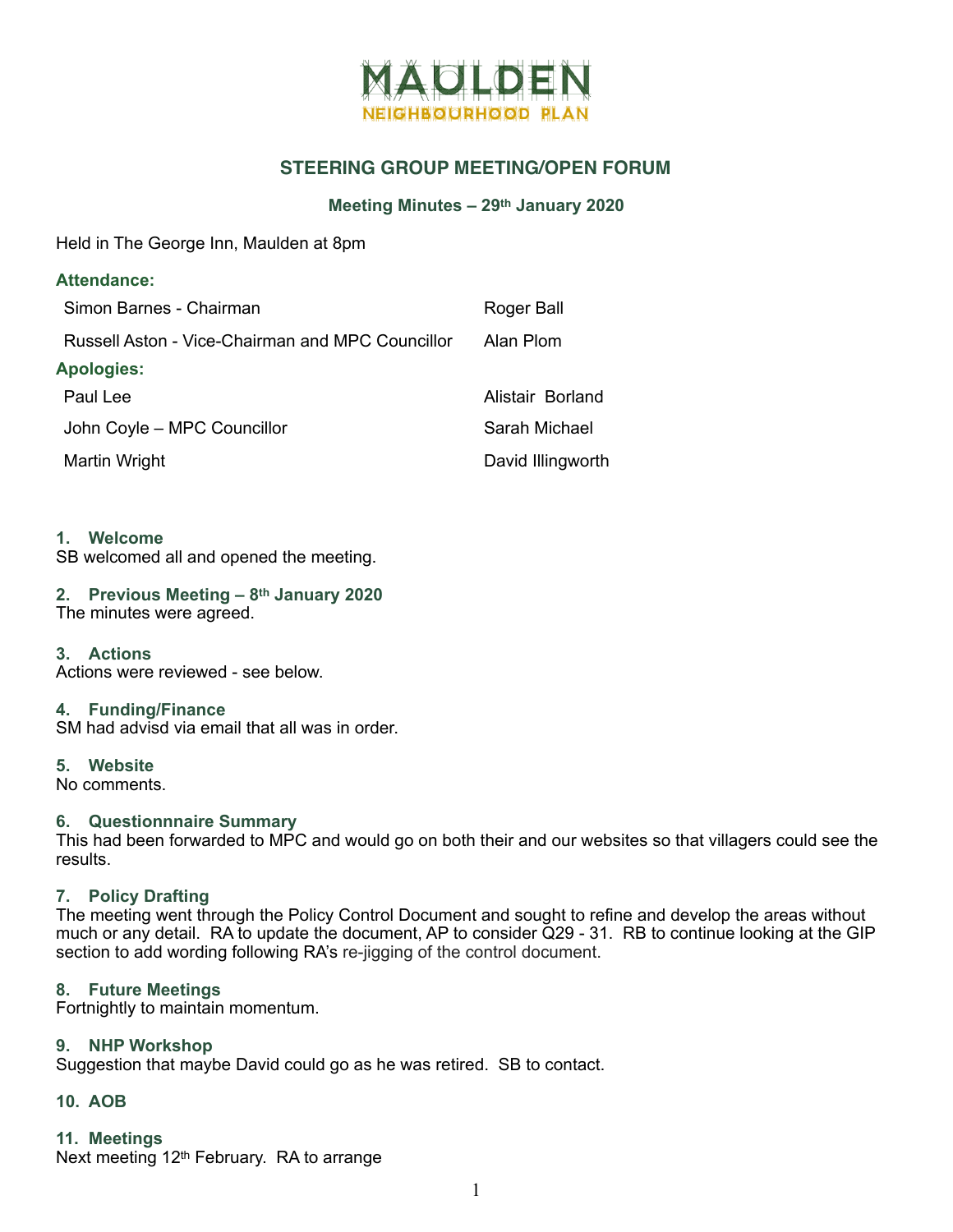# Outstanding Actions

| Date                   | Action                                                                                                                         | Who                  | Update                                                                                                                                         |
|------------------------|--------------------------------------------------------------------------------------------------------------------------------|----------------------|------------------------------------------------------------------------------------------------------------------------------------------------|
| 14<br>May              | Investigate getting maps for NHP                                                                                               | RA.                  | Aug 19 – RA has the email link and<br>will progress.<br>Oct & Nov 19 - Looking through<br>Public Sector Mapping emails. no joy<br>yet          |
| 2 <sub>nd</sub><br>Oct | 'Affordable Housing' – RA to circulate papers re<br>development, JC to circulate summary details covering all<br>developments. | JC                   | $Now -$<br>i) Papers re 'Land adj 129A and 131<br>Clophill Rd' circulated. Complete<br>ii) Summary details (just Old Farm) to<br>be circulated |
| 8th<br>Jan             | Summary of questionnaire results to MPC                                                                                        | <b>RA</b>            | Sent for last meeting. Complete                                                                                                                |
| 8th<br>Jan             | Contact Tom Price at CBC                                                                                                       | <b>RA</b>            | Jan – Not done yet                                                                                                                             |
| 29<br>Jan              | Workshop - contact David                                                                                                       | <b>SB</b>            |                                                                                                                                                |
| 29<br>Jan              | Add in to the Policy and Control Document                                                                                      | RA, AP,<br><b>RB</b> |                                                                                                                                                |

# To Do / Task List

| Contact The George re next meeting                                                                                                                                                                                                                                                                          | <b>RA</b>      |
|-------------------------------------------------------------------------------------------------------------------------------------------------------------------------------------------------------------------------------------------------------------------------------------------------------------|----------------|
| NHP Structure / Framework - Create and populate                                                                                                                                                                                                                                                             | PL             |
| Consultation record to be created. Include Facebook posts (SM would contact Julie Morrow)                                                                                                                                                                                                                   | AP             |
| Assumption that Maulden is a medium size village.                                                                                                                                                                                                                                                           | All            |
| Locality' - know your neighbourhood. To be considered                                                                                                                                                                                                                                                       | 많              |
| Design guidelines to be considered                                                                                                                                                                                                                                                                          | AB             |
| Transport / Roads - Policy suggestions                                                                                                                                                                                                                                                                      | AP             |
| Environment - Policy suggestions                                                                                                                                                                                                                                                                            | <b>RB</b>      |
| Health and Wellbeing $-$ i) NALC document to be considered. ii) Examples $-$ Air quality, noise, allotment<br>usage (adding water may help), local food production, accessible and adaptable properties, securing<br>buildings. To be included in the environment, traffic/transport and building sections. | RB, AP,<br>AB. |
| GIP policies to be included in the plan                                                                                                                                                                                                                                                                     | AB/RA          |
| HNS policies to be included in the plan                                                                                                                                                                                                                                                                     | AB             |
| Renew contact with CBC at some point to seek any guidance / advice they could offer. Tom Price.                                                                                                                                                                                                             | <b>RA</b>      |
| Engage with the three 'watches – Speed, Street and Neighbourhood to obtain their views and input. [contacts]<br>- David Nevols, Malcolm Crawford and Ron Williams]. To be used to validate the policies                                                                                                     | <b>RA</b>      |
| Engage with the Historical Society to obtain their views and input. To be used to validate the policies                                                                                                                                                                                                     | <b>JC</b>      |
| CIL / S106 money - Suggestions re what to spend it on such as bus service, broadband and road safety to be<br>made and/or included in policies.                                                                                                                                                             | All            |
| Maps required for plan                                                                                                                                                                                                                                                                                      | <b>RA</b>      |